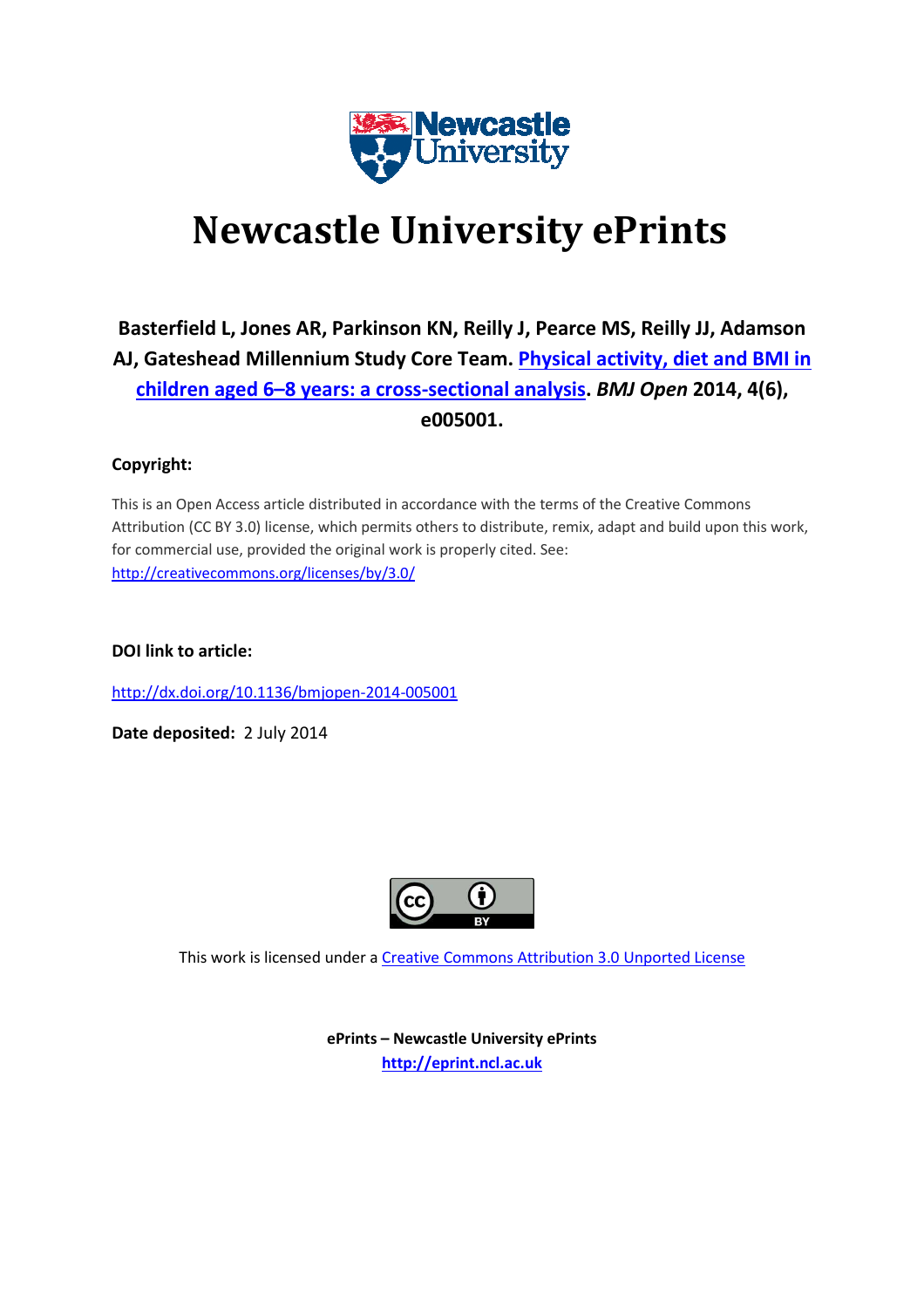# **BMJ Open Physical activity, diet and BMI** in children aged 6–8 years: a cross-sectional analysis

Laura Basterfield,<sup>1</sup> Angela R Jones,<sup>1</sup> Kathryn N Parkinson,<sup>1</sup> Jessica Reilly,<sup>1</sup> Mark S Pearce,<sup>2</sup> John J Reilly,<sup>3</sup> Ashley J Adamson,<sup>1</sup> The Gateshead Millennium Study Core Team

#### ABSTRACT

To cite: Basterfield L, Jones AR, Parkinson KN, et al. Physical activity, diet and BMI in children aged 6–8 years:

a cross-sectional analysis. BMJ Open 2014;4:e005001. doi:10.1136/bmjopen-2014- 005001

▶ Prepublication history for this paper is available online. To view these files please visit the journal online [\(http://dx.doi.org/10.1136/](http://dx.doi.org/10.1136/bmjopen-2014-005001) [bmjopen-2014-005001](http://dx.doi.org/10.1136/bmjopen-2014-005001)).

Received 8 February 2014 Revised 17 April 2014 Accepted 22 April 2014



<sup>1</sup> Institute of Health & Society, Human Nutrition Research Centre, Newcastle University, Newcastle upon Tyne, UK <sup>2</sup>Institute of Health & Society, Newcastle University, Sir James Spence Institute, Royal Victoria Infirmary, Newcastle upon Tyne, UK <sup>3</sup>Physical Activity for Health Group, School of Psychological Sciences and Health, University of Strathclyde, Glasgow, UK

#### Correspondence to

Professor Ashley J Adamson; ashley.adamson@ncl.ac.uk

**Objective:** To assess relationships between current

physical activity (PA), dietary intake and body mass index (BMI) in English children.

Design and setting: Longitudinal birth cohort study in northeast England, cross-sectional analysis.

Participants: 425 children (41% of the original cohort) aged 6–8 years (49% boys).

Main outcome measures: PA over 7 days was measured objectively by an accelerometer; three categories of PA were created: 'active'  $\geq$ 60 min/day moderate-to-vigorous-intensity PA (MVPA); 'moderately active' 30–59 min/day MVPA; 'inactive' <30 min/day MVPA. Dietary intake over 4 days was measured using a prospective dietary assessment tool which incorporated elements of the food diary and food frequency methods. Three diet categories were created: 'healthy', 'unhealthy' and 'mixed', according to the number of portions of different foods consumed. Adherence to the '5-a-day' recommendations for portions of fruit and vegetables was also assessed. Children were classified as 'healthy weight' or 'overweight or obese' (OW/OB) according to International Obesity Taskforce cutpoints for BMI. Associations between weight status and PA/diet categories were analysed using logistic regression.

Results: Few children met the UK-recommended guidelines for either MVPA or fruit and vegetable intake, with just 7% meeting the recommended amount of MVPA of 60 min/day, and 3% meeting the 5-a-day fruit and vegetable recommendation. Higher PA was associated with a lower OR for OW/OB in boys only (0.20, 95% CI 0.04 to 0.88). There was no association detected between dietary intake and OW/OB in either sex.

**Conclusions:** Increasing MVPA may help to reduce OW/OB in boys; however, more research is required to examine this relationship in girls. Children are not meeting the UK guidelines for diet and PA, and more needs to be done to improve this situation.

#### **INTRODUCTION**

Childhood obesity (OB) is a major public health challenge in the UK and around the

#### Strengths and limitations of this study

- $\blacksquare$  Direct objectively measured physical activity and observed dietary intake.
- **EXECUTE:** Direct measures of body composition.
- Population-based birth cohort socioeconomically representative of northeast England.
- **Ethnically homogeneous sample which reduces** generalisability.
- Cross-sectional so cannot determine direction of causality.

world, with governments increasingly involving themselves in different strategies to reduce excess weight in the population. $1^2$ Recent findings from the National Child Measurement Programme (2011–2012) regarding the prevalence of childhood overweight (OW) and OB are concerning, $3$  especially in northeast England, which is the worst-affected region of England outside of London, where 24.5% of 4–5-year-olds and 37% of 10–11-year-olds are OW/OB. There remains a limited understanding of the timing and causes of childhood OB, and there is an urgent need for effective preventive strategies.

Current UK health recommendations state that children should accumulate at least 60 min of moderate-to-vigorous-intensity physical activity (MVPA) per day, with vigorousintensity activities performed on at least  $3 \text{ days}/\text{week}$ .<sup>4</sup> This recommendation is based on evidence from intervention studies.<sup>5</sup> However, recent evidence suggests that the majority of children fail to meet this target, with 51% of English 4–10-year-old boys and 34% of 4–10-year-old girls achieving the physical activity (PA) recommendations as measured by an accelerometer, figures which dropped to 7% and 0%, respectively, among 11–15-year-olds. $6$  In addition, children should consume a healthy balanced diet which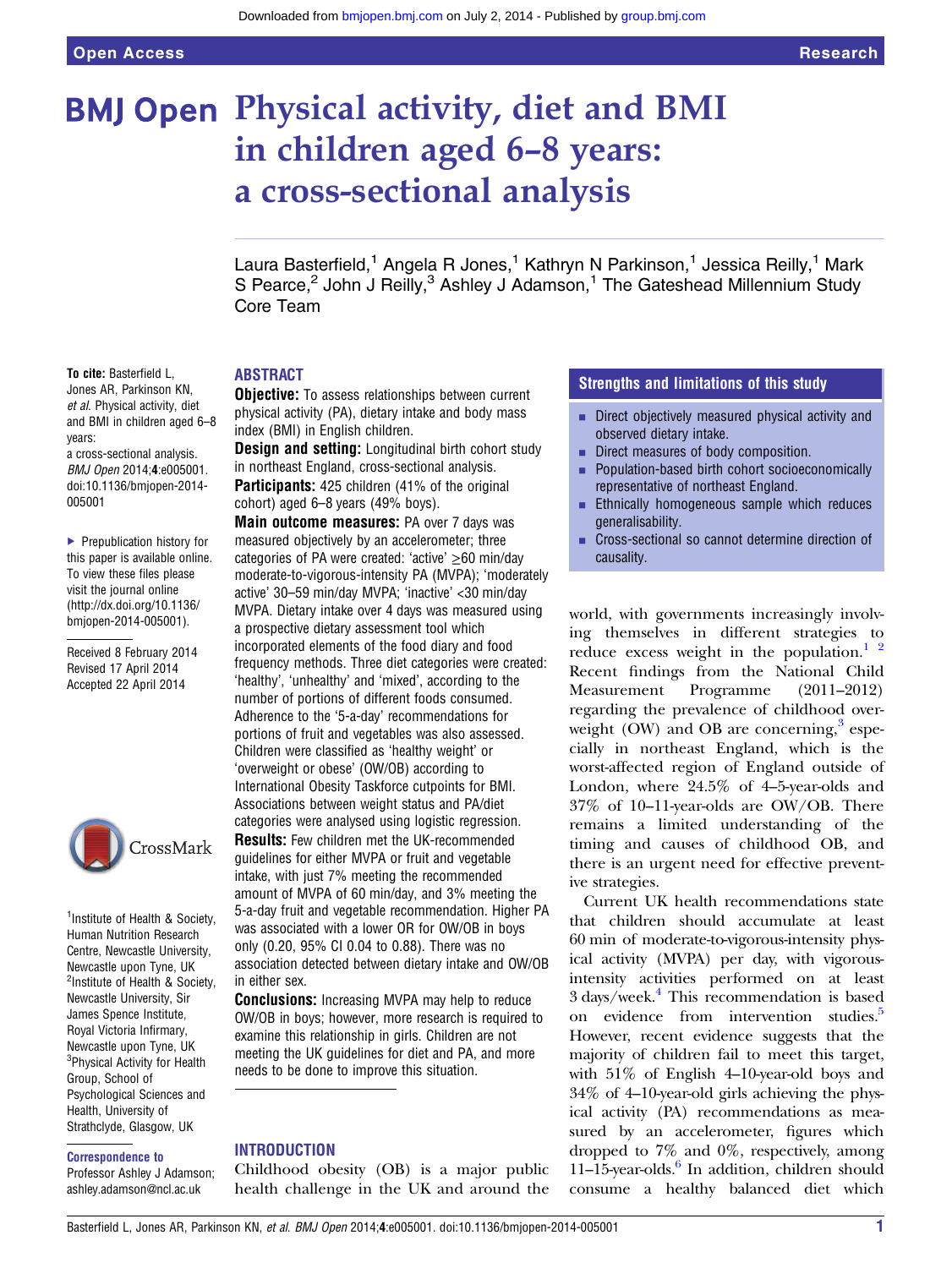contains a variety of foods, including at least five portions of fruit and vegetables per day, plenty of starchy foods (particularly wholegrain varieties), some protein-rich foods and some milk and dairy foods. It is also recommended that foods high in fat (especially saturated fat), salt and sugar should only be consumed in small amounts.7 Data from the National Diet and Nutrition Survey in 2010 indicated that children aged 4–10 years consume an average of 173 g of fruit and vegetables daily, equivalent to 2.2 80 g portions (or 2.8 including fruit juice).<sup>8</sup> Data from longitudinal cohorts are beginning to uncover the associations between low levels of PA and unfavourable body composition, for example, Janz et al, but data on the relationship between diet/dietary components and body composition have so far been equivocal, as reviewed by Must  $et al^{10}$  This may be due to the contrasting methods of dietary assessment and analysis and the complexity of dietary patterns; given the importance of energy balance in maintenance of a healthy body weight, it is vital that measurement of dietary intake continues to be improved. Evidence of the impact of objectively measured PA/sedentary behaviour (SB) and food intake on body composition in primary school-age children is lacking, with most studies measuring either PA or food intake. A recent Scottish study assessed the effect of dietary patterns and PA on body mass index  $(BMI)$ , <sup>11</sup> but used a questionnaire that is known to overestimate time spent in PA.<sup>12</sup> The authors did not find a consistent association between dietary patterns or time spent in PA and BMI group. $\frac{11}{11}$ 

The primary aim of the present study was to describe the relationship between OW and OB, BMI, PA and dietary habits in a sample of children that are socioeconomically representative of northeast England.<sup>13</sup>

#### **METHODS Participants**

The Gateshead Millennium Study (GMS) cohort originally consisted of 1029 babies and their families and is described in detail elsewhere.<sup>13</sup> Briefly, all mothers resident in Gateshead who gave birth within prespecified recruiting weeks between June 1999 and May 2000 were invited to take part; 81% (n=1011) agreed. Participants were mostly from the white ethnic majority (98%). Data collection for the present study involved a variety of lifestyle and anthropometric measures, and took place between October 2006 and December 2007 when the children were aged 6–8 years. The data presented are crosssectional from the 6–8-year collection phase of the GMS. Parents provided informed written consent for their child's participation and children gave their written assent.

#### **Measures**

#### PA and SB

PA and SB were objectively measured using Actigraph GT1M accelerometers (Actigraph LLC, Pensacola, Florida, USA) attached to an elastic belt and worn on

the right hip as described previously.<sup>14</sup> Children were asked to wear the accelerometer during waking hours for 7 days and to remove it only for water-based activities. Parents were asked to complete a timelog detailing when the accelerometer had been worn.

The accelerometers collected data in 15 s sampling intervals (epochs); prior to analysis, the data were collapsed to 60 s epochs. Data were verified manually using the timelog and accelerometry output as described previously $12$  to delete occasional periods of non-wear time.

Three constructs of PA and one of SB were generated: total volume of activity (expressed as mean daily accelerometer counts per minute, cpm), MVPA daily, equivalent to energy expenditure in excess of approximately three times resting energy expenditure (expressed as minutes/ day and percentage of daily time spent in MVPA) and SB (equivalent to no translocation of the trunk<sup>15</sup> (expressed as percentage of daily time spent in SB)).

The cutpoint of  $\geq 3200$  cpm<sup>16</sup> was used to define MVPA and  $\langle 1100 \text{ cpm}^{17}$  was used to define SB. The Actigraph GT1M model has been shown to have a consistent  $9\%$  bias relative to model  $7164^{18}$  from which the cutpoints were derived, so a +9% correction was applied to the raw accelerometry data before applying cutpoints. Of 606 accelerometers given out, 510 were worn for at least 3 days and for at least  $6 h/day^{19}$  and thus were deemed eligible for analysis in the present study.

#### Dietary intake

Food intake in the children was assessed over 4 days (2 weekdays and 2 weekend days) using the 'Food Assessment in Schools Tool' (FAST) food diary.<sup>20</sup> The FAST food diary is a prospective dietary assessment method which incorporates elements of the food diary and the food frequency methods and was specifically designed to assess the diets of primary school children. Briefly, each day is split into six timeslots, each containing a simple tick list of up to 50 foods commonly eaten by children of this age. $21$  Space for additional foods was also provided. Researchers and lay observers recorded food intake for each child during the school day, and parents and other carers recorded food intake at all other times. No interviews or estimations of portion size were required during data collection; average agespecific and sex-specific portion sizes for all foods consumed were ascertained using relevant UK National Diet and Nutrition Survey data.<sup>20</sup> <sup>21</sup> This method allowed analysis of food choice at an individual level but not of energy intake.

A 'healthy' and 'unhealthy' dietary indicator score was created for each of the 4 days, and a daily mean calculated. The 'healthy' indicator (HI) score was calculated by summing the number of portions consumed of the following foods: wholemeal bread; non-high sugar wholegrain breakfast cereals; fruit; vegetables; semiskimmed milk as a drink; semi-skimmed milk; nonprocessed meat and fish products; beans and pulses; water and white bread with added fibre. The 'unhealthy'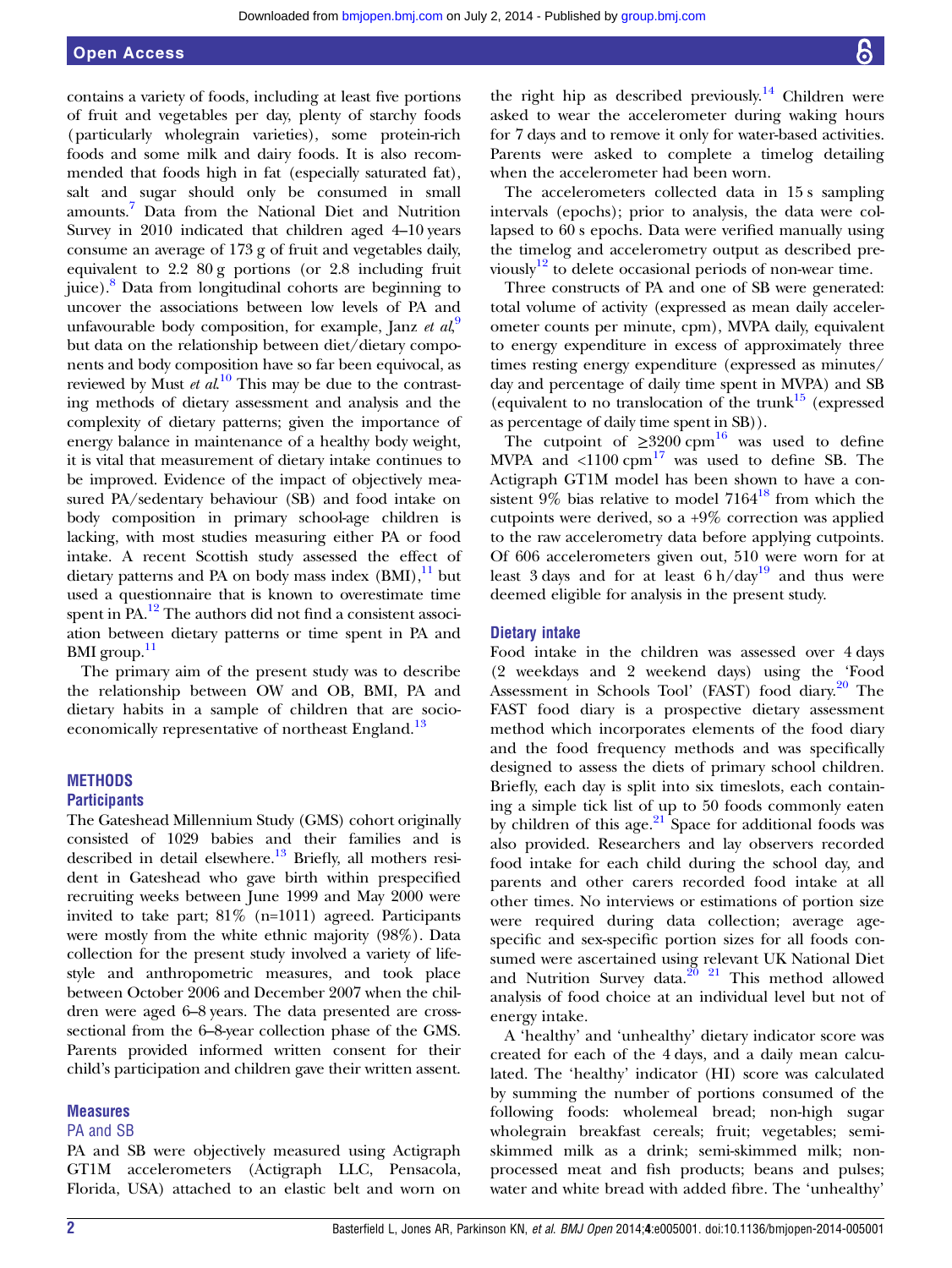indicator (UI) score was calculated by summing the number of portions consumed of the following foods: white bread; high-sugar refined breakfast cereals; fried chips; biscuits; confectionery, cakes and sweet puddings; full-fat milk as a drink; full-fat milk; processed meat and fish products; full-sugar cordial or squash; full-sugar carbonated drinks; chocolate/milkshake powder; crisps and savoury snacks and sugar. A cereal was categorised as 'non-high sugar' if it contained <5 g sugar/100 g and 'high sugar' if it contained >15 g sugar/100 g as manufactured. The addition of discretionary sugar was not taken into account when categorising cereals. To assess adherence to dietary guidelines, fruit and vegetable consumption was measured in 80 g amounts, fruit juice in 150 mL portions. Only one portion of fruit juice may count towards daily fruit and vegetable intake.

#### Anthropometry

All body measurements were taken in duplicate with the children in light indoor clothing, without socks and shoes. Height was measured to 0.1 cm with a Leicester portable height measure (Chasmors, London, UK), waist to 0.1 cm at the minimum circumference between the lowest rib and iliac crest, and weight to 0.1 kg using a TANITA TBF 300MA body fat analyser (Chasmors, London, UK). BMI was calculated as (wt (kg)/ht  $(m^2)$ ). Categories of underweight, healthy weight, OW and OB were calculated according to age-specific and sex-specific International Obesity Taskforce (IOTF) criteria.<sup>22 23</sup>

#### Statistical analysis

The sample size for the current cross-sectional study was fixed by the size of the cohort, participant attrition and those children providing complete data for PA, dietary intake and anthropometry at this data sweep.

Analysis was performed using SPSS V.17 and STATA V.10. Shapiro-Wilk tests assessed the normality of distribution of variables. As data were skewed, Mann-Whitney U tests were performed to test for differences between sexes and Wilcoxon rank tests to assess differences in weekend and weekday PA/SB. Median and IQRs were reported unless otherwise stated.

Logistic regression was used to predict the likelihood of being OW/OB at different levels of PA and with different dietary indicator scores. Children were assigned to one of the three PA categories: (1) 'active': those who met the  $\geq$ 60 min/day guideline (this figure was generated by dividing the total amount of MVPA for the week by the number of days the accelerometer was worn); (2) 'moderately active': between 30 and 60 min/day; (3) 'inactive': less than 30 min/ day. Children were also assigned to one of the three dietary categories: (1) 'healthy': those children whose HI score was  $\geq$ the median and whose UI score was < the median; (2) 'unhealthy': those children whose UI score was ≥the median and whose HI score < the median; (3) 'mixed': those diets which neither met the criteria for a 'healthy' diet nor for an 'unhealthy' diet. Children were lastly classified by BMI as: (1) not OW/OB; (2) OW/OB. ORs and corresponding 95% CIs were reported. Significance was set at p<0.05. Sex was included in the regression analysis as a potential confounder. Townsend score from birth (a measure of deprivation) was unrelated to any of the variables and thus not included in the final analysis.

#### RESULTS

Overall, 510 children completed sufficient accelerometry recording; 474 children returned completed FAST food diaries and 597 children had anthropometry measurements. Data from all three domains were provided by 425 children and were used in the analysis. There were no significant differences in food intake, PA or BMI between children providing complete records and those who did not. Children had a mean age of 7.4 years (range 6.4–8.4). Characteristics of the sample are displayed in table 1.

Using IOTF cut-offs,  $22\frac{24}{%}$  of the children were OW/OB, with no significant difference between girls and boys (Mann-Whitney U test, p=0.885). The full distribution of children between weight categories is shown in table 2.

There were no significant differences between the sexes in the number of days the activity belt was worn or the total volume of activity (mean cpm; table 3).

|                         | Combined* |       | Boys $(n=211)$ |         | Girls $(n=214)$ |            |       |
|-------------------------|-----------|-------|----------------|---------|-----------------|------------|-------|
|                         | $(n=425)$ |       |                | (49.6%) |                 | $(50.4\%)$ |       |
| Height (cm)             | 1.24      | 1.21. | 1.26           | 1.22,   | 1.24            | 1.21.      | 0.039 |
|                         |           | 1.29  |                | 1.29    |                 | 1.28       |       |
| Weight (kg)             | 26.4      | 22.7, | 25.7           | 23.0,   | 25.0            | 22.5.      | 0.264 |
|                         |           | 28.7  |                | 29.1    |                 | 28.4       |       |
| Waist (cm)              | 55.7      | 52.6. | 56.5           | 53.5.   | 54.8            | 52.1       | 0.006 |
|                         |           | 59.0  |                | 59.4    |                 | 58.7       |       |
| BMI ( $\text{kg/m}^2$ ) | 16.2      | 15.3, | 16.1           | 15.4.   | 16.3            | 15.2,      | 0.878 |
|                         |           | 17.8  |                | 17.8    |                 | 17.8       |       |

\*n For individual measures varying from 421 to 425. Mann-Whitney U tests performed. BMI, body mass index.

Italic font indicates significant results.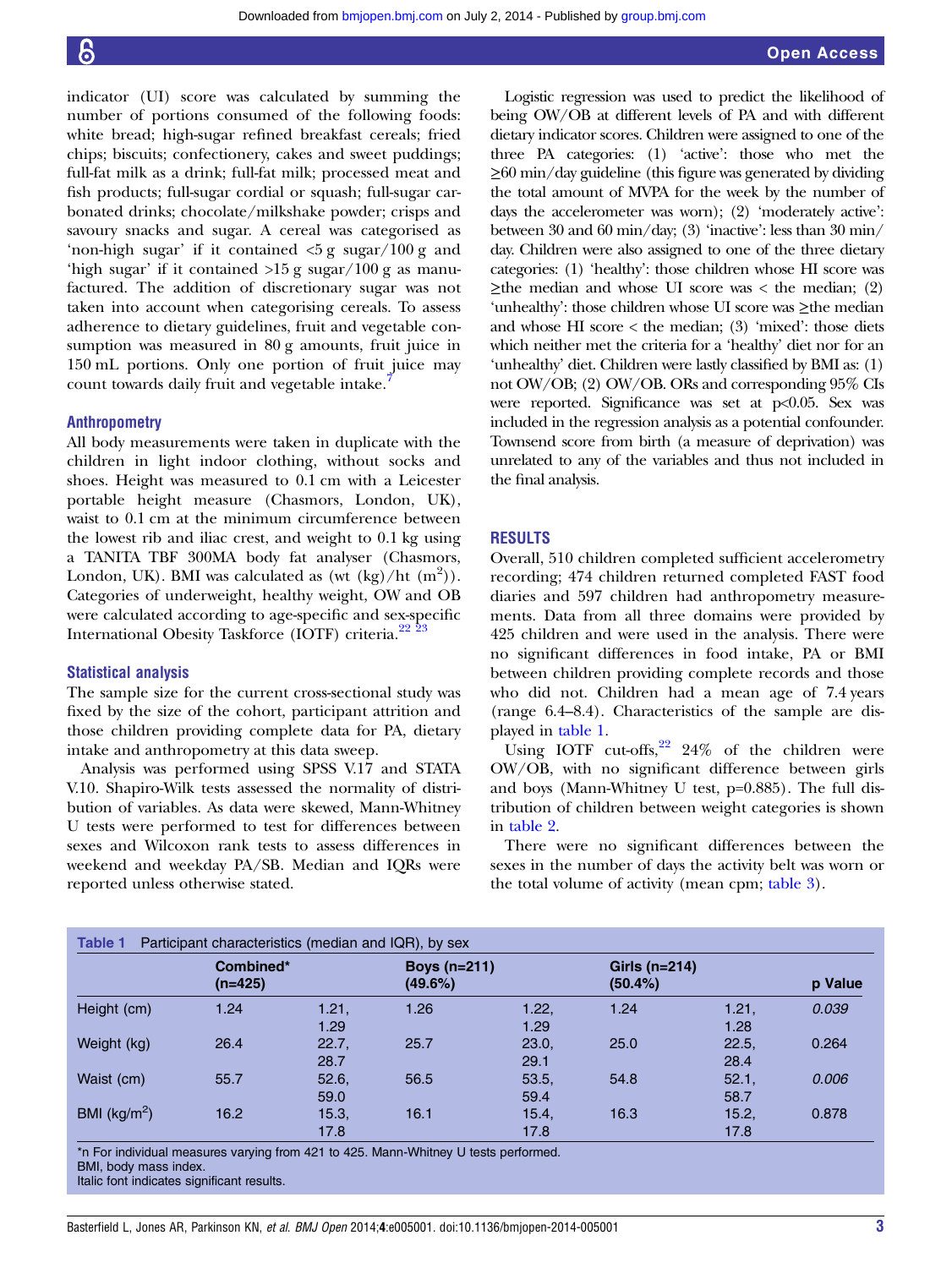| Table 2        |                 | Distribution of children between weight categories, by sex |                     |          |               |          |
|----------------|-----------------|------------------------------------------------------------|---------------------|----------|---------------|----------|
|                | <b>Combined</b> |                                                            | <b>Boys (49.6%)</b> |          | Girls (50.4%) |          |
|                | n               | Per cent                                                   | n                   | Per cent | n             | Per cent |
| Underweight    |                 | 0.7                                                        |                     | 0.5      |               | 0.9      |
| Healthy weight | 320             | 75.3                                                       | 160                 | 75.8     | 160           | 74.8     |
| Overweight     | 75              | 17.6                                                       | 35                  | 16.6     | 40            | 18.7     |
| <b>Obese</b>   | 27              | 6.4                                                        | 15                  | 7.1      | 12            | 5.6      |
| <b>Total</b>   | 425             | 100.0                                                      | 211                 | 100.0    | 214           | 100.0    |

Levels of activity in general were low, as reported previously;<sup>12</sup> only 31 children (7%) achieved an average of at least 60 min MVPA/ day, 23 boys and 8 girls. Only two children (0.5%) accumulated at least 60 min on each day they wore the accelerometer. The majority of time was spent in SB (median 78% of wear time, equivalent to around  $8.6 \text{ h/day}$ . When looking at the differences between weekend and weekday activity, volume of activity (cpm) was similar, and slightly but significantly more MVPA was taken on weekdays (p<0.0001; data not shown). Girls had a greater volume of activity on weekends but a lower time spent in MVPA, suggesting that the majority of their activities are in the sedentary or light intensity categories. Boys spent significantly more time in MVPA on weekdays than girls.

Dietary intake was similar for boys and girls (table 3). Children consumed a median of 1.7 portions of fruit

and vegetables daily (or 2.1 portions when including fruit juice), with just  $13/425$  children  $(3.1\%)$  consuming '5 a day'. On average, children ate 5.0 HI foods and 5.3 UI foods daily.

Table 4 displays the distribution of OW/OB by diet and activity group.

13% of healthy weight boys were in the 'active' PA category, compared with just 4% of OW/OB boys. 48% of healthy weight boys were inactive compared with 76% of OW/OB boys. There was less variation for girls, as only eight girls in total were in the active category. In total, 59% of healthy weight girls were in the inactive category compared with 71% of OW/OB girls.

Compared with the reference group (inactive), children in the moderately active group had a significantly lower risk of being OW/OB (OR=0.44, 0.26 to 0.74  $(table 5)$ .

|                                                                   | <b>Combined</b><br>$(n=425)$ |            | <b>Boys</b><br>$(n=211)$ |            | <b>Girls</b><br>$(n=214)$ |            | p Value |
|-------------------------------------------------------------------|------------------------------|------------|--------------------------|------------|---------------------------|------------|---------|
| Physical activity/SB                                              |                              |            |                          |            |                           |            |         |
| Number of days<br>accelerometer worn                              | $\overline{7}$               | 6, 7       | $\overline{7}$           | 6, 7       | $\overline{7}$            | 6, 7       | 0.380   |
| Hours worn/day                                                    | 11.3                         | 10.6, 11.9 | 11.4                     | 10.7, 12.0 | 11.1                      | 10.4, 11.8 | 0.077   |
| Mean cpm/day                                                      | 727                          | 604, 878   | 740                      | 624, 881   | 718                       | 591, 868   | 0.313   |
| MVPA (min/day)                                                    | 26                           | 18, 38     | 28                       | 19, 43     | 25                        | 16, 36     | 0.020   |
| Percentage of time in<br><b>MVPA</b>                              | 3.9                          | 2.6, 5.7   | 4.2                      | 2.7, 6.3   | 3.8                       | 2.5, 5.5   | 0.043   |
| Percentage of time SB                                             | 77.7                         | 73.6, 81.8 | 76.9                     | 71.9, 80.8 | 78.4                      | 74.6, 82.7 | 0.002   |
| Achieved 60 min/day MVPA<br>(n, %)                                | 31                           | 7.3        | 23                       | 10.9       | 8                         | 3.7        | 0.005   |
| Dietary intake                                                    |                              |            |                          |            |                           |            |         |
| Portions of fruit and<br>vegetables consumed/day                  | 1.7                          | 1.1, 2.5   | 1.7                      | 1.0, 2.5   | 1.8                       | 1.2, 2.5   | 0.211   |
| Portions of fruit and<br>vegetables consumed/day†                 | 2.1                          | 1.4, 3.0   | 2.0                      | 1.3, 2.9   | 2.2                       | 1.4, 3.1   | 0.224   |
| Ate 5 portions of fruit and<br>vegetables/day (n, %) <sup>+</sup> | 13                           | 3.1        | 8                        | 3.8        | 5                         | 2.3        | 0.384   |
| Number of healthy indicator<br>foods/day                          | 5.0                          | 3.8, 6.5   | 5.0                      | 3.8, 6.5   | 5.1                       | 3.8, 6.5   | 0.342   |
| Number of unhealthy<br>indicator foods/day                        | 5.3                          | 4.3, 6.3   | 5.5                      | 4.3, 6.3   | 5.3                       | 4.3, 6.3   | 0.496   |

Table 3 Comparison of physical activity, sedentary behaviour (SB) and dietary intake between sexes (median and IQR

\*Total MVPA for the week/days worn.

†Including one 150 mL portion of juice. Mann–Whitney U tests performed.

SB, sedentary behaviour; MVPA, moderate-to-vigorous-intensity physical activity.

Italic font indicates significant results.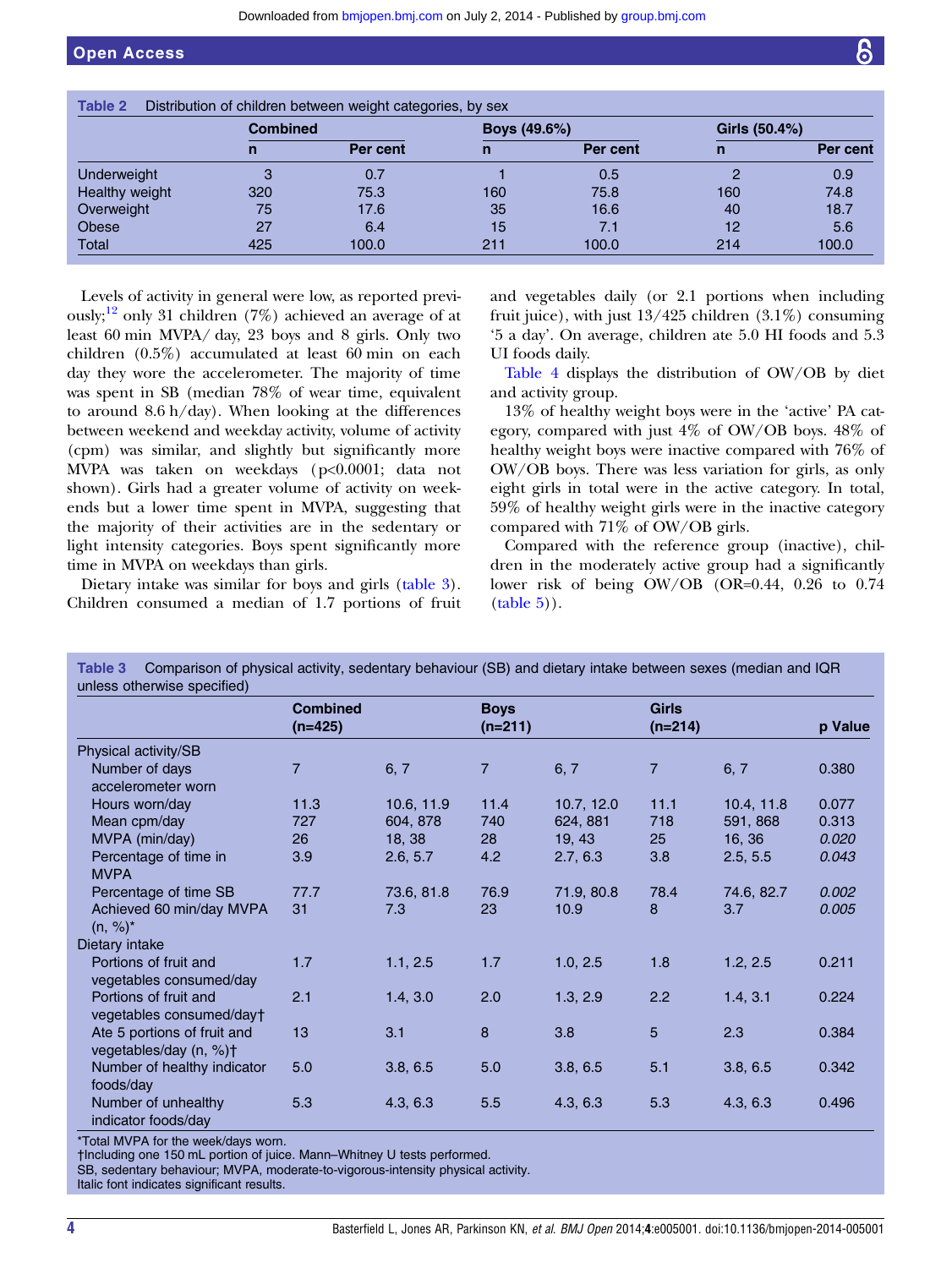|                    | Healthy weight (323, 76.0) |              |          |              | Overweight or obese (102, 24.0) |              |                |              |  |
|--------------------|----------------------------|--------------|----------|--------------|---------------------------------|--------------|----------------|--------------|--|
|                    | Dietary pattern            |              |          |              | Dietary pattern                 |              |                |              |  |
| <b>PA category</b> | <b>Unhealthy</b>           | <b>Mixed</b> | Healthy  | <b>Total</b> | <b>Unhealthy</b>                | <b>Mixed</b> | <b>Healthy</b> | <b>Total</b> |  |
| Boys (211, 49.6)   |                            |              |          |              |                                 |              |                |              |  |
| Inactive           | 27, 16.8                   | 33, 20.5     | 18, 11.2 | 78, 48.4     | 11, 22.0                        | 13, 26.0     | 14, 28.0       | 38, 76.0     |  |
| Moderately active  | 17, 10.6                   | 28, 17.4     | 17, 10.6 | 62, 38.5     | 2, 4.0                          | 7, 14.0      | 1, 2.0         | 10, 20.0     |  |
| Active             | 9, 5.6                     | 10.6.2       | 2, 1.2   | 21, 13.0     | 0.0.0                           | 1.2.0        | 1, 2.0         | 2, 4.0       |  |
| Total              | 53, 32.9                   | 71, 44.1     | 37, 23.0 | 161, 100.0   | 13, 26.0                        | 21, 42.0     | 16, 32.0       | 50, 100.0    |  |
| Girls (214, 50.4)  |                            |              |          |              |                                 |              |                |              |  |
| Inactive           | 27, 16.7                   | 29.17.9      | 40.24.7  | 96, 59.3     | 9.17.3                          | 18, 34.6     | 10.19.2        | 37, 71.2     |  |
| Moderately active  | 17, 10.5                   | 31.19.1      | 12.7.4   | 60.37.0      | 4.7.7                           | 4.7.7        | 5, 9.6         | 13, 25.0     |  |
| Active             | 1, 0.6                     | 3.1.9        | 2, 1.2   | 6, 3.7       | 0, 0.0                          | 2, 3.8       | 0, 0.0         | 2, 3.8       |  |
| Total              | 45, 27.8                   | 63, 38.9     | 54, 33.3 | 162, 100.0   | 13, 25.0                        | 24, 46.2     | 15, 28.8       | 52, 100.0    |  |

Results for children in the active group  $(\geq 60 \text{ min})$ MVPA/ day, OR=0.34, 95% CI 0.12 to 1.02) approached significance (p=0.054). Similar results were seen after adjusting for sex. When analysing girls and boys separately, the association between PA and risk of OW/OB remained only for boys. Boys who were moderately active had an OR of 0.33 (0.15 to 0.72) for risk of OW/OB (p=0.005), and boys in the active category had an OR of 0.20 (0.04 to 0.88; p=0.033), compared with the inactive group. Moderately active girls had an OR of 0.56 (0.28 to 1.14; p=0.112) and active girls an OR of 0.86 (0.17 to 4.48; p=0.863) for OW/OB compared with inactive girls. Similar results were seen for activity when adjusting for diet group.

There was no influence of dietary pattern on risk of OW/OB: OR 1.27 (0.73 to 2.19; p=0.40) for the mixed diet group, 1.28 (0.71 to 2.33) for the healthy group (p=0.41) compared with the reference group (unhealthy diet; table 5), with similar results after adjusting for sex.

There was no evidence of an interaction between PA and food intake on risk of OW/OB (p=0.444).

#### **DISCUSSION**

Our results provide evidence that children in northeast England are not meeting the guidelines for PA and nutrition that are recommended for good health. Lack of MVPA was associated with an increased risk of being OW and OB in boys. The lack of association in girls

could be due to the low numbers being sufficiently active.

The present study has limitations in terms of the ethnically homogeneous sample, which may limit the generalisability of the findings to other samples and settings. There was also a lack of variability in PA, with data skewed towards inactivity, particularly in girls. There are several cutpoints in use for classifying  $MVPA<sup>24</sup>$  and the value of 3200 cpm used in the current study was obtained through comparison with energy expenditure, $\frac{16}{16}$  and similar to those from other studies.<sup>15</sup> Given the ongoing discussion regarding the choice of cutpoint, there may be no suitable cutpoint for all ages of childhood. As the data are cross-sectional, it is not possible to determine the direction of causality, which will be addressed by future follow-up. However, the strengths of this study include the relatively large sample size, the focused age of the children, and the use of objective measures of PA (accelerometry) combined with dietary observations is unique.

Few other studies have used objective methods to describe levels of habitual PA and SB in 6–8-year-olds in combination with dietary intake measures. Recent UK studies in 3–5-year-olds<sup>14</sup> and 11–12-year-olds<sup>25</sup> which have used the same objective methods of PA measurement have found similarly low levels of PA with adherence to the 60 min/day recommendation of MVPA being achieved in <5% of their samples. In contrast, UK studies which have used subjective methods (questionnaires) have generally

| Likelihood of being overweight or obese for different activity levels and dietary patterns (ORs and 95% CI)<br>Table 5 |                       |                |                       |                |                                |         |
|------------------------------------------------------------------------------------------------------------------------|-----------------------|----------------|-----------------------|----------------|--------------------------------|---------|
|                                                                                                                        | Combined (n=425)      | <b>p</b> Value | Boys $(n=211)$        | <b>p</b> Value | Girls $(n=214)$                | p Value |
| Inactive (reference)                                                                                                   |                       |                |                       |                |                                |         |
| Moderately active                                                                                                      | $0.44$ (0.26 to 0.74) | 0.002          | $0.33$ (0.15 to 0.72) | 0.005          | $0.56$ (0.28 to 1.14)          | 0.112   |
| Active                                                                                                                 | $0.34$ (0.12 to 1.02) | 0.054          | $0.20$ (0.04 to 0.88) | 0.033          | $0.86$ (0.17 to 4.48)          | 0.863   |
| Unhealthy diet (reference)                                                                                             |                       |                |                       |                |                                |         |
| Mixed diet                                                                                                             | 1.27 (0.73 to 2.19)   | 0.40           | 1.21 (0.55 to 2.62)   | 0.637          | 1.32 $(0.61 \text{ to } 2.86)$ | 0.485   |
| Healthy diet                                                                                                           | 1.28 (0.71 to 2.33)   | 0.41           | 1.76 (0.76 to 4.10)   | 0.188          | $0.96$ (0.42 to 2.23)          | 0.927   |
| Italic font indicates significant results.                                                                             |                       |                |                       |                |                                |         |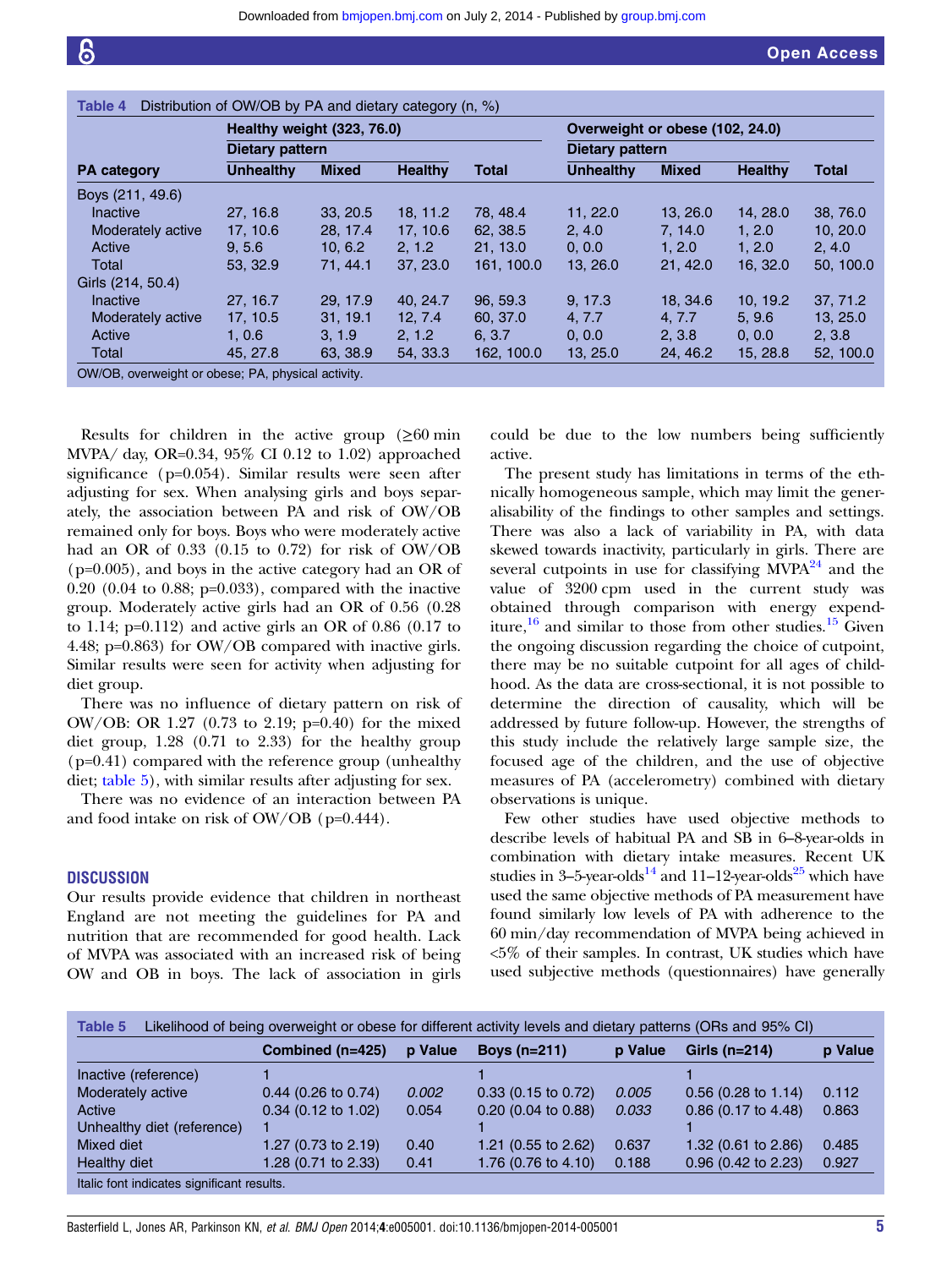#### Open Access

reported much higher levels of MVPA, for example, the Health Survey for England, which leads to overestimates of PA.<sup>12</sup> Low levels of PA were present in our sample well before puberty, the period traditionally regarded as being associated with low levels of PA. In keeping with other studies, $9^{96}$  we found that boys were more active than girls, and the lack of association of PA on risk of OW/OB in girls as compared with boys suggests further work is required into the mechanisms by which increasing PA and/or decreasing SB reduces risk of OW/OB in children. Few studies have looked at the relationship between the '60 min' guidelines and body composition. Martinez-Gomez et  $a^{27}$  reported that 60 min/day MVPA could discriminate between normal weight and OW/OB adolescents (mean age 14.7 years), however they used a lower cutpoint for MVPA of 2000 cpm, compared with the 3200 cpm used in the present study. This resulted in average MVPA/ day of 66 min for boys and 50 min for girls.<sup>27</sup> Recent evidence using 3200 cpm as the MVPA cutpoint for 10-year-olds in France<sup>28</sup> found that only 10% of the 'normal weight' children reached 60 min/day, but 44% did at least 30 min/day. In addition, although only 5% of OW/OB children did at least 60 min/day MVPA,  $34\%$  reached  $30 \text{ min/day}^{28}$  Our results show that this lower recommendation could still have benefits in terms of body composition, particularly for boys.

While it is generally accepted that PA decreases with age, $29$  pinpointing the age when the decrease starts is important for targeted interventions. Our results suggest that even at the age of 7 years, PA levels are far lower than recommended. The great proportion of time spent sedentary by both sexes is concerning—in both sexes almost  $7 h/day$  were spent with no translocation of the trunk.<sup>15</sup> Both sexes took part in more MVPA on weekdays than weekends, highlighting the role the school environment plays in maintaining activity levels, and that more needs to be done to increase activity on weekends. The crosssectional nature of the present study means we cannot say whether the children have already started to reduce their activity. However, data we have published from the cohort at a 2-year follow-up show a decrease in MVPA from age 7 to 9 years, and the decrease in MVPA associated with an increase in BMI-z score in boys.<sup>30</sup><sup>31</sup>

The low consumption of fruit and vegetables, and the relatively high consumption of an unhealthy diet in this sample is cause for concern, despite the lack of association between the 'healthy' or 'unhealthy' categories and risk of OW/OB. The lack of association between dietary variables and risk of OW/OB in this study, as in others, may be due to the lack of individual portion sizes which prohibited the assessment of energy intake. The dietary assessment tool used in this study allowed direct observation of intake but applied standard portion sizes from a previous National Diet and Nutrition Survey which used a weighed intake method.<sup>21</sup> The amount for a 'portion' of fruit and vegetables was set at 80 g, which is considered suitable for children aged over  $11$  years.<sup>32</sup> A lower amount may be more suitable for children under 11 years, but as this has not yet

been identified, $32$  80 g was used in this analysis. It is possible that OW children are eating larger portions of healthy foods, or the parents are aware of their child's OW and have reduced food intake accordingly. There may also be an element of misreporting or optimistic bias if the parent believes their child is OW and eats either to excess or 'unhealthily'. Foods in the current study were assigned to the 'healthy' or 'unhealthy' group based on a combination of current national guidelines for consumption and restriction<sup>7</sup> according to nutritional content. Since these analyses were performed, Frémeaux et  $a<sup>\beta</sup>$ 3 have published a longitudinal factor analysis of English children's food intake from age 5 to 13 years. They reported the emergence of two main diet types that matched almost identically with ours.<sup>33</sup> Recent evidence from Scottish 5–11year-olds did not find an association between dietary patterns and BMI or  $PA$ , $^{11}$  and observed an inverse association between 'screen time' and healthier eating patterns (diet measured with food frequency questionnaire (FFQ) and PA measured by Physical activity questionnaire, PAQ). The Avon Longitudinal Study of Parents and Children (ALSPAC) cohort in the UK was assessed for associations between PA and diet at age 10–11 years, and found only weak relationships between the two $34$  (3×1-day food diary at 10 years, accelerometry at 11 years). A Greek case–control study found a protective effect of  $PA^{35}$  on risk of OW/OB, and an increased risk with increased time spent watching TV, and consumption of sugar-sweetened beverages (FFQ/ PAQ), an observation also reported in Spanish children  $(FFQ/PAQ).$ <sup>36</sup> Others<sup>37</sup> found an effect of SB on risk of OW/OB, but again no effect of diet composition (questionnaire). A varied food pattern plus a physically active lifestyle was inversely related to OW in French children (7-day food diary/PAQ).38 Similarly, reduced PA, but not excessive energy intake, was associated with increased risk of OB in Turkish children (3-day food diary/PAQ).<sup>39</sup> However, these studies included a wide age range of children, and PA and SB were measured objectively only in the ALSPAC cohort,<sup>34</sup> so our observations strengthen the evidence base for the protective effects of PA on risk of OW/OB.

In conclusion, children in northeast England have extremely low levels of habitual MVPA, high levels of SB and consume a diet low in fruit and vegetables but high in foods associated with an unhealthy diet. Increased PA was associated with reduced risk of OW/OB in boys. Further work is required to uncover the associations of PA/diet and OW/ OB in girls and the longitudinal associations between PA/ diet and OW/OB in boys and girls. These observations give cause for concern in relation to their current and future risk of cardiovascular diseases, diabetes and OB. Our observations suggest that UK government targets in relation to levels of PA and nutrition among children are not being met.

Acknowledgements The authors acknowledge the support of an External Reference Group in conducting the study. They appreciate the support of Gateshead Health NHS Foundation Trust, Gateshead Education Authority and local schools. They also thank the research team for their effort. Thanks are especially due to the Gateshead Millennium Study families and children for their participation in the study.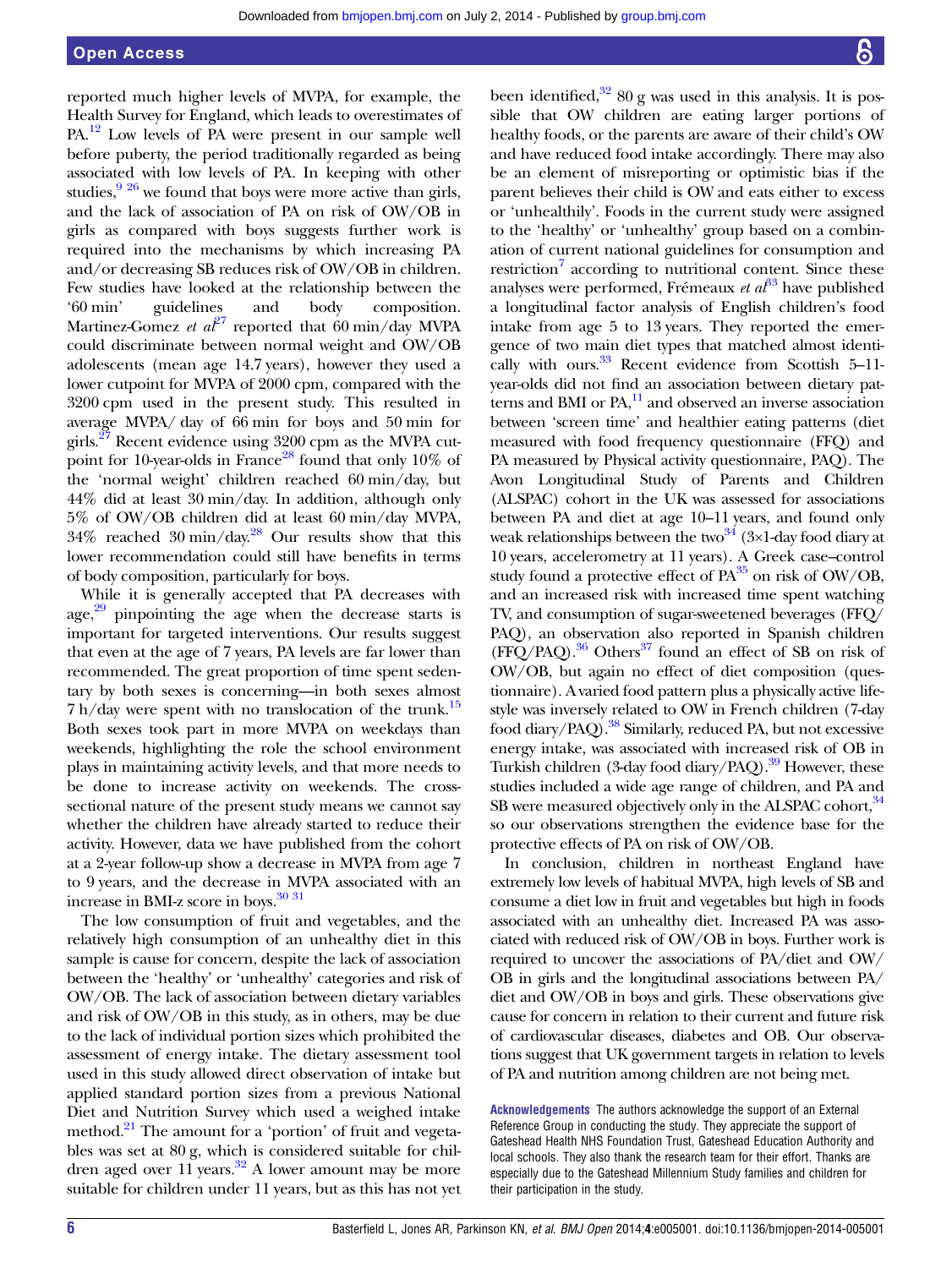Collaborators The Gateshead Millennium Study Core Team: AJA, Anne Dale, Robert Drewett, Ann Le Couteur, Paul McArdle, KNP, MSP, JJR and Charlotte Wright.

Contributors AJA and KNP were responsible for the study conception and design, manuscript drafting and revision. AJA is the study guarantor. JJR and MSP were responsible for the study conception and design, analysis and interpretation of the data, manuscript drafting and revision. LB, ARJ and JR were responsible for data acquisition, analysis and interpretation of the data; manuscript drafting and revision. All authors have had full access to all of the data in the study and take responsibility for the integrity of the data and the accuracy of the data analysis.

Funding This work was supported by the National Prevention Research Initiative (NPRI) grant number GO 501306. The Gateshead Millennium Study is supported by a grant from the NPRI (incorporating funding from British Heart Foundation; Cancer Research UK; Department of Health; Diabetes UK; Economic and Social Research Council; Food Standards Agency; Medical Research Council; Research and Development Office for the Northern Ireland Health and Social Services; Chief Scientist Office, Scottish Government Health Directorates; Welsh Assembly Government and World Cancer Research Fund). The cohort was first established with funding from the Henry Smith Charity and Sport Aiding Research in Kids (SPARKS) and followed up with grants from Gateshead NHS Trust R&D, Northern and Yorkshire NHS R&D, and Northumberland, Tyne and Wear NHS Trust.

#### Competing interests None.

Ethics approval Gateshead and South Tyneside Local National Health Service Research Ethics Committee.

Provenance and peer review Not commissioned; externally peer reviewed.

Data sharing statement No additional data are available.

Open Access This is an Open Access article distributed in accordance with the terms of the Creative Commons Attribution (CC BY 3.0) license, which permits others to distribute, remix, adapt and build upon this work, for commercial use, provided the original work is properly cited. See: [http://](http://creativecommons.org/licenses/by/3.0/) [creativecommons.org/licenses/by/3.0/](http://creativecommons.org/licenses/by/3.0/)

#### **REFERENCES**

- 1. Department of Health. Healthy lives, healthy people: a call to action on obesity in England. London: Department of Health, 2011.
- 2. [http://www.letsmove.gov.](http://www.letsmove.gov) Let's Move!, 2010, p Website for Michelle Obama's campaign to reduce childhood obesity.
- 3. The Health and Social Care Information Centre. National Child Measurement Programme: England, 2011/2012 school year. 2012.
- 4. Chief Medical Officers of England Scotland Wales and Northern Ireland. Start active, stay active: a report on physical activity from the four home countries' chief medical officers. London: Department of Health, 2011.
- 5. Strong WB, Malina RM, Blimkie CJR, et al. Evidence based physical activity for school-age youth. J Pediatr 2005;146:732–7.
- 6. Health Survey for England 2008. Volume 1: physical activity and fitness. A survey carried out on behalf of the NHS Information Centre. Craig R, Mindell J, Hirani V, eds. NHS Information Centre, 2009.
- 7. NHS Choices. Healthy Eating. 2013. http://www.nhs.uk/LiveWell/ healthy-eating/Pages/Healthyeating.aspx (accessed 16 Jan 2013).
- 8. Department of Health. National Diet and Nutrition Survey. Headline results from Years 1, 2 and 3 (combined) of the Rolling Programme (2008/2009 -2009/10). Bates B, Lennox A, Bates C, Swan G, eds. London: HMSO, 2011. https://www.gov.uk/government/uploads/ system/uploads/attachment\_data/file/216484/dh\_128550.pdf (accessed 25 May 2014).
- 9. Janz KF, Kwon S, Letuchy EM, et al. Sustained effect of early physical activity on body fat mass in older children. Am J Prev Med 2009;37:35–40.
- 10. Must A, Barish EE, Bandini LG. Modifiable risk factors in relation to changes in BMI and fatness: what have we learned from prospective studies of school-aged children [quest]. Int J Obes 2009;33:705–15.
- 11. Craig LCA, McNeill G, Macdiarmid JI, et al. Dietary patterns of school-age children in Scotland: association with socio-economic indicators, physical activity and obesity. Br J Nutr 2009;103:319–34.
- 12. Basterfield L, Adamson AJ, Parkinson KN, et al. Surveillance of physical activity in the UK is flawed: validation of the Health Survey for England Physical Activity Questionnaire. Arch Dis Child 2008;93:1054–8.
- 13. Parkinson KN, Pearce MS, Dale A, et al. Cohort profile: the Gateshead Millennium Study. Int J Epidemiol 2010;40:308–17.
- 14. Reilly JJ, Jackson DM, Montgomery C, et al. Total energy expenditure and physical activity in young Scottish children: mixed longitudinal study. Lancet 2004;363:211–12.
- 15. Reilly JJ, Penpraze V, Hislop J, et al. Objective measurement of physical activity and sedentary behaviour: review with new data. Arch Dis Child 2008;93:614–19.
- 16. Puyau MR, Adolph AL, Vohra FA, et al. Validation and calibration of physical activity monitors in children. Obes Res 2002;10:150–7.
- 17. Reilly JJ, Coyle J, Kelly L, et al. An objective method for measurement of sedentary behavior in 3- to 4-year olds. Obes Res 2003;11:1155–8.
- Corder K, Brage S, Ramachandran A, et al. Comparison of two Actigraph models for assessing free-living physical activity in Indian adolescents. J Sports Sci 2007;25:1607–11.
- 19. Basterfield L, Adamson AJ, Pearce MS, et al. Stability of habitual physical activity and sedentary behavior monitoring by accelerometry in 6–8 year olds. J Phys Act Health 2011;8:543–7.
- 20. Adamson AJ, Griffiths JM, Carlin LE, et al. FAST: food assessment in schools tool. Proc Nutr Soc 2003;62:84A.
- 21. Gregory JR, Lowe S, Bates CJ, et al. National Diet and Nutrition Survey: young people aged 4 to 18 years. Volume 1: report of the Diet and Nutrition Survey. London: The Stationary Office, 2000.
- 22. Cole TJ, Bellizzi MC, Flegal KM, et al. Establishing a standard definition for child overweight and obesity worldwide: international survey. BMJ 2000;320:1240-3.
- 23. Cole TJ, Flegal KM, Nicholls D, et al. Body mass index cut offs to define thinness in children and adolescents: international survey. BMJ 2007;335:194–7.
- 24. Trost SG, Loprinzi PD, Moore R, et al. Comparison of accelerometer cut points for predicting activity intensity in youth. Med Sci Sports Exerc 2011;43:1360–8.
- 25. Riddoch CJ, Mattocks C, Deere K, et al. Objective measurement of levels and patterns of physical activity. Arch Dis Child 2007;92:963–9.
- 26. Riddoch CJ, Andersen LB, Wedderkopp N, et al. Physical activity levels and patterns of 9-and 15-yr-old European children. Med Sci Sports Exerc 2004;36:86–92.
- 27. Martinez-Gomez D, Ruiz JR, Ortega FB, et al. Recommended levels of physical activity to avoid an excess of body fat in European adolescents: the HELENA Study. Am J Prev Med 2010;39:203–11.
- 28. Apete GK, Zitouni D, Hubert H, et al. Compliance of children in northern France with physical activity recommendations. Perspect Public Health 2012;132:81–8.
- 29. Jago R, Wedderkopp N, Kristensen PL, et al. Six-year change in youth physical activity and effect on fasting insulin and HOMA-IR. Am J Prev Med 2008;35:554–60.
- 30. Basterfield L, Adamson AJ, Frary JK, et al. Longitudinal study of physical activity and sedentary behavior in children. Pediatrics 2011;127:E24–30.
- 31. Basterfield L, Pearce MS, Adamson AJ, et al. Physical activity, sedentary behavior, and adiposity in English children. Am J Prev Med 2012;42:445–51.
- 32. Ruxton CHS, Derbyshire E. Diet adequacy in UK schoolchildren. Nutr Food Sci 2011;41:20–33.
- 33. Frémeaux AE, Hosking J, Metcalf BS, et al. Consistency of children's dietary choices: annual repeat measures from 5 to 13 years (EarlyBird 49). Br J Nutr 2011;106:725–31.
- 34. Jago R, Ness AR, Emmett P, et al. Obesogenic diet and physical activity: independent or associated behaviours in adolescents? Public Health Nutr 2010;13:673–81.
- 35. Papandreou D, Malindretos P, Rousso I. Risk factors for childhood obesity in a Greek paediatric population. Public Health Nutr 2010; first view:1–5.
- 36. Ochoa MC, Moreno-Aliaga MJ, Martínez-González MA, et al. Predictor factors for childhood obesity in a Spanish case-control study. Nutrition 2007;23:379–84.
- 37. Lagiou A, Parava M. Correlates of childhood obesity in Athens, Greece. Public Health Nutr 2008;11:940–5.
- 38. Lioret S, Touvier M, Lafay L, et al. Dietary and physical activity patterns in French children are related to overweight and socioeconomic status. J Nutr 2008;138:101-7.
- 39. Garipagaoglu M, Budak N, Süt N, et al. Obesity risk factors in Turkish children. J Pediatr Nurs 2009;24:332–7.